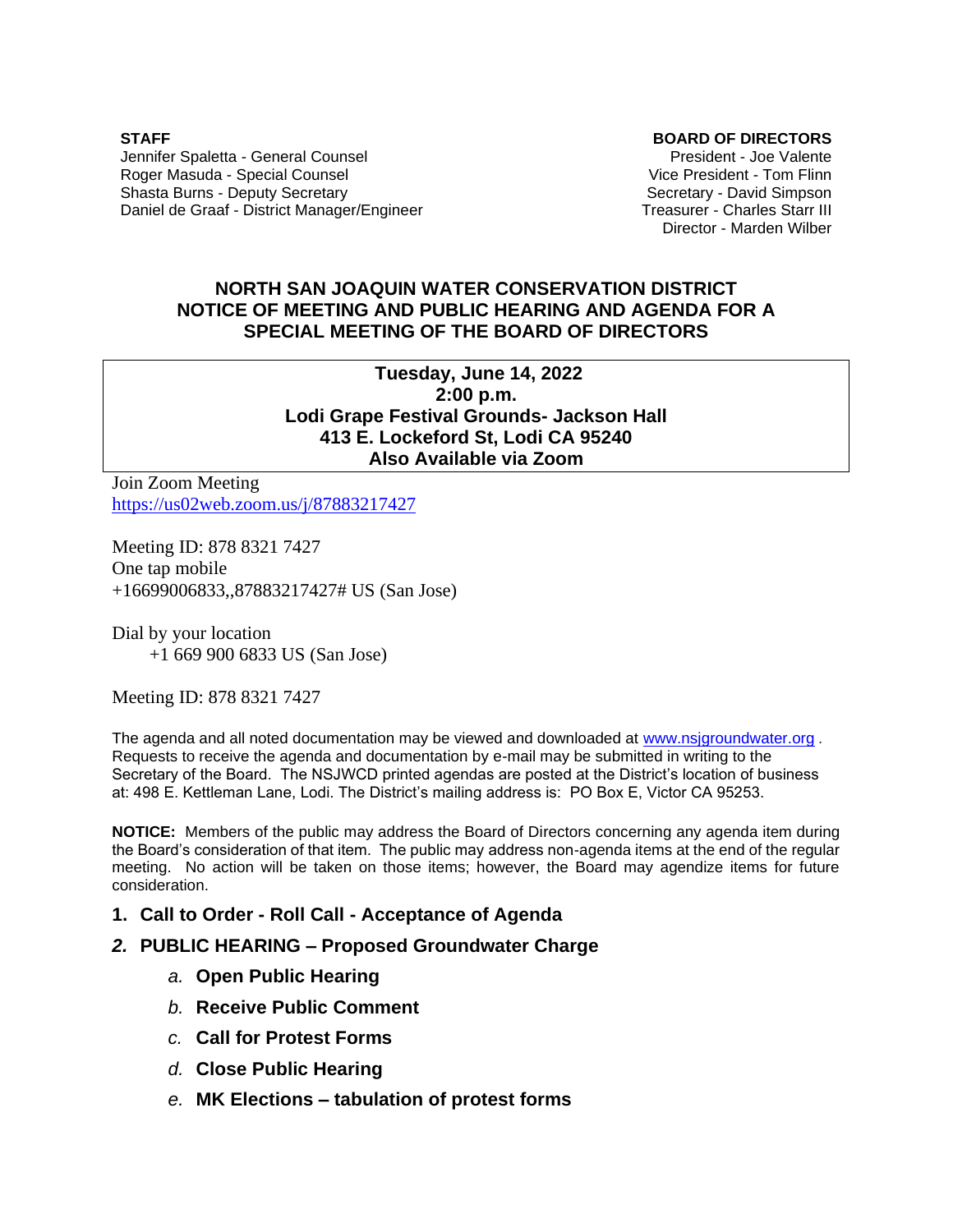## *3.* **Correspondence/Announcements**

## **4. Action Items**

Any and all of **the following agenda items are subject to action** being taken by the Board of Directors by motion, resolution or ordinance.

**Action items may be added to the agenda** upon determination by a majority vote of the Board that an emergency exists, as defined by state law, or by a 2/3 vote of the Board that (1) there is a need to take immediate action; and (2) that the need for action came to the District's attention after the agenda was posted.

- A. Consero Contract for 2022-23 *(attachment 1)*
- B. Resolution 2022-07 Regarding Groundwater Well Permit Verifications *(attachment 2)*
- C. Groundwater Charge Landowner Appeals *(attachment 3)*
- D. Proposed Groundwater Charge action as needed
	- 1. MK Elections Report results of protest proceeding
	- 2. Resolution 2022-\_\_ Regarding Proposition 218 Protest Proceeding
	- 3. Resolution 2022-\_\_ Regarding Groundwater Charge for 2022-23 Fiscal year
- E. NSJWCD Election Policy
- F. Proposed Budget 2022-23 Fiscal Year

# **5. Director and Staff Reports**

- A. President's Report
- B. General Counsel Spaletta
- C. District Manager/Engineer
- D. Consero Solutions
- E. Committee Reports
- F. Other

# **6. Public Comment on Items Not on the Agenda**

Interested persons in the audience are welcome to introduce any topic within the jurisdiction of the NSJWCD Board. The time allowed for each speaker for comments made by the public is limited to 3 minutes. Matters presented under this agenda item may be discussed, but no action can be taken by the Board at this meeting except as follows:

- Briefly respond to statements made or questions raised.
- Ask a question for clarification.
- Provide a reference to staff or other resources for factual information.
- Request staff to report back at a subsequent meeting.
- An individual Board member or the Board itself may have the matter placed on a future agenda.

# **7. Motion to Adjourn**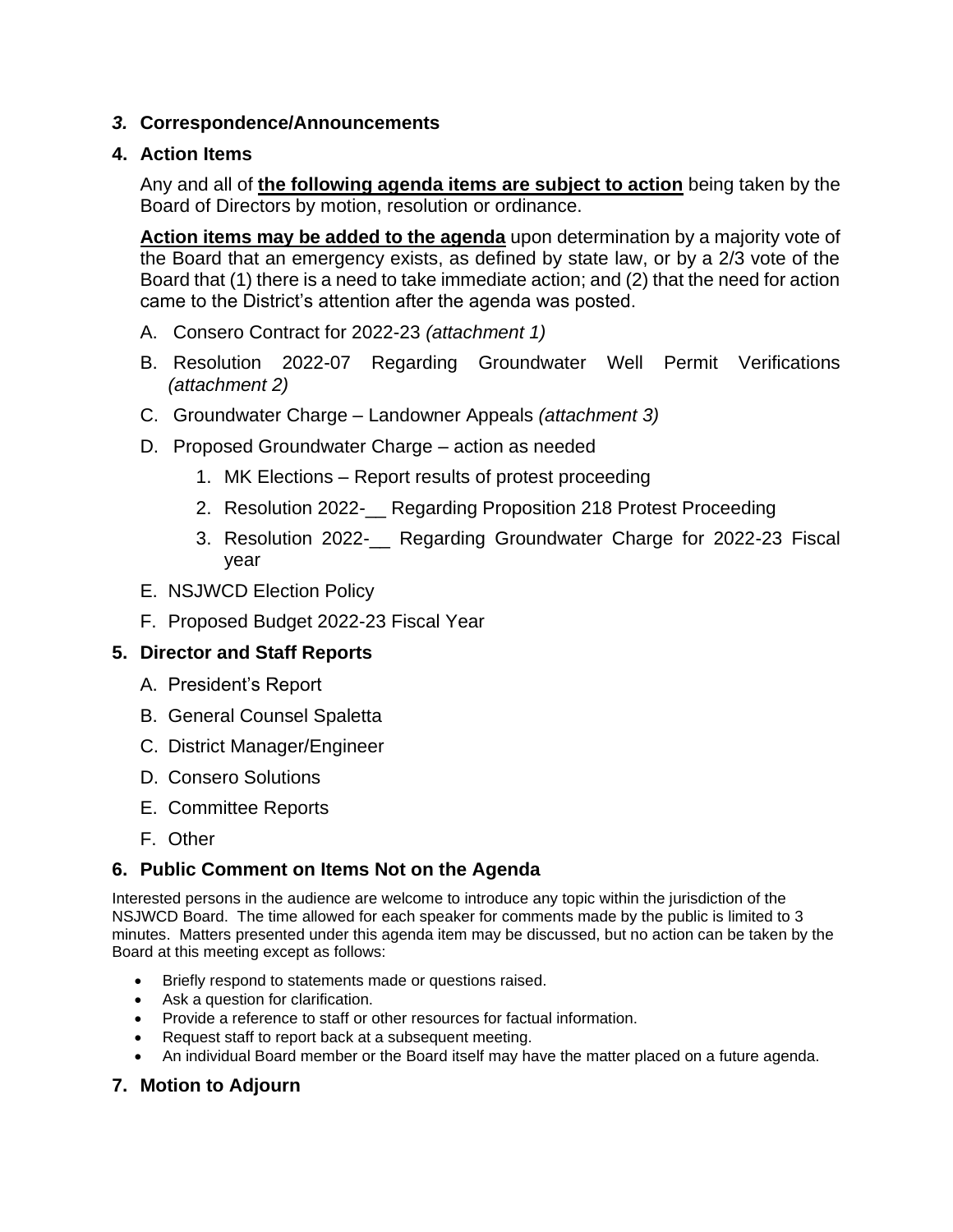#### **NOTICE: Coronavirus COVID-19**

See Attached Notice Regarding COVID 19 and Teleconference Information **Next Regular Meeting June 27, 2022** from 2:00 PM- 4:00 PM Lodi Grape Festival Grounds- Barrel Room 413 E. Lockeford St, Lodi CA 95240

Also Available via Zoom

#### **Action may be taken on any item**

*Agendas and Minutes may also be found at http:/ / www.NSJGroundwater.org Note: If you need disability-related modification or accommodation in order to participate in this meeting, please contact North San Joaquin Water Conservation District Staffat {209)712-1693 at least 48 hours prior to thestart of the meeting*